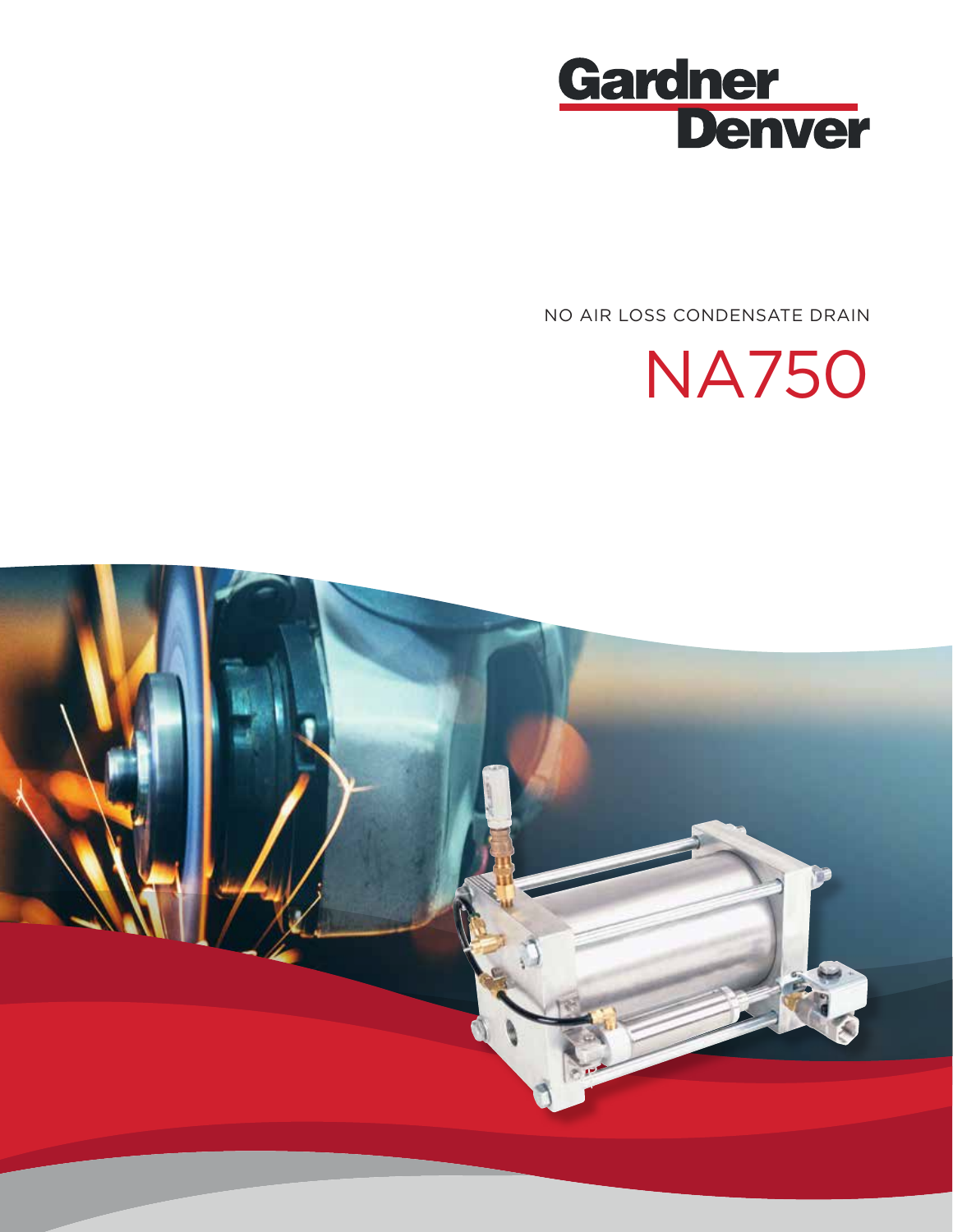# The NA750 Condensate Drain from Gardner Denver

# Where Are Automatic Drains Used?

Gardner Denver drains are designed to ensure that manufacturing processes and products do not become contaminated by ensuring that liquid, oil and water condensates are discharged from the compressed air stream. Drain installation is typically a part of a complete Gardner Denver air treatment system:

- 1 Separators used on aftercoolers separate a great amount of condensate from the compressed air system. They are normally integrated into a compressor package or are placed at the compressor outlet. These separators require drains which can handle very high volumes of condensate and particulate contamination.
- Receiver tanks utilize drains installed beneath the tank.
- 3 Refrigerated dryers require effective and reliable condensate removal to ensure a stable dew point and avoid liquid reentrainment in the heat exchanger sets.
- Filters utilize drains to dispose of liquid oil and water which has been separated from the air stream by the coalescing filter element.

#### Features

- Rated for 750 psig
- Fully pneumatic
- Stainless steel vessel
- Ball valve passes rust and scale
- Ball valve stem support system
- Low profile simplifies installation on base mounted compressors and dryers
- Rugged design for tough applications
- Non-clogging ball valve
- No strainers to clean
- Operates on demand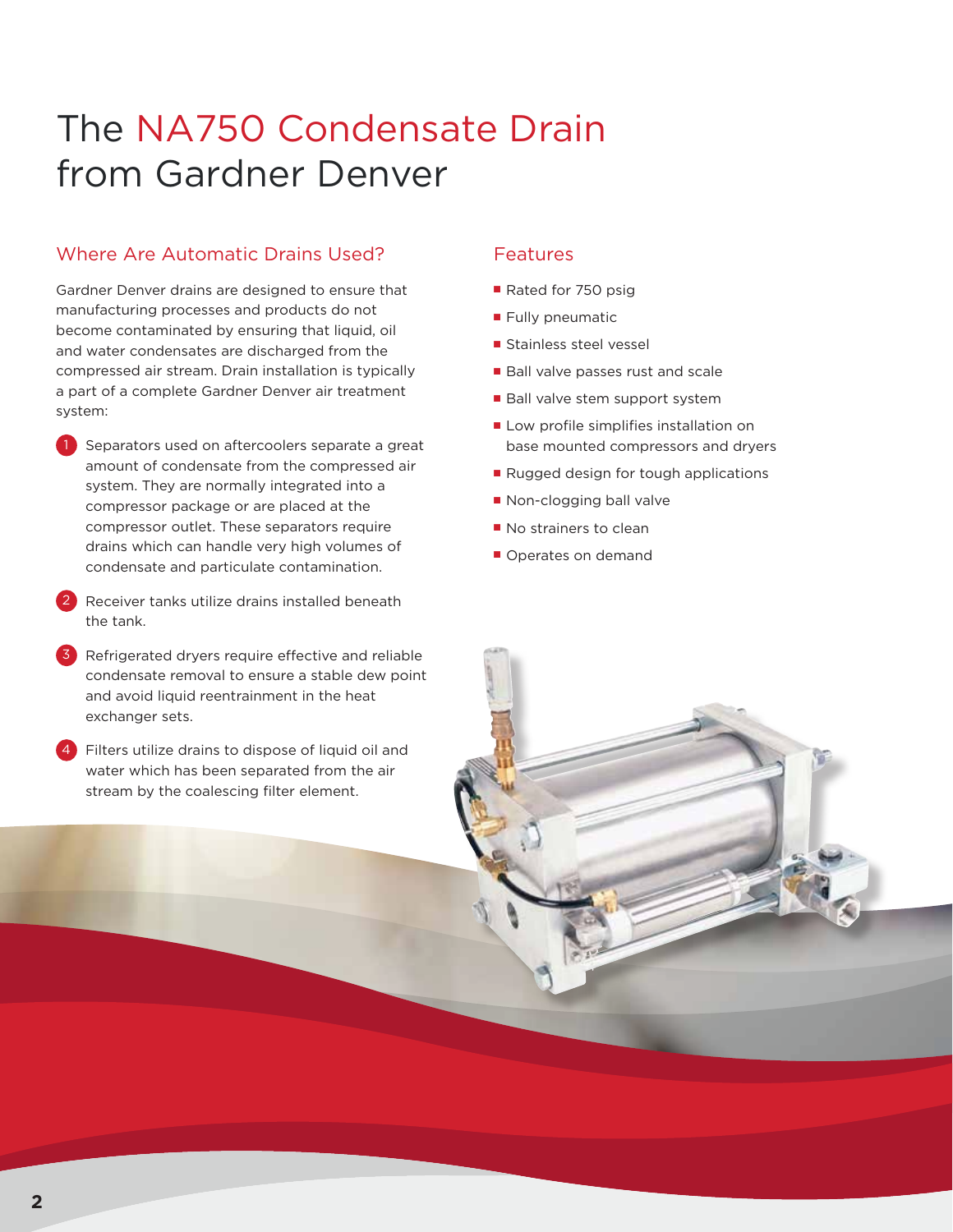## Design

The NA750 is the ultimate high pressure demand operated drain. The unit is fully automatic, no electricity is required. Its low profile gives you the advantage of installing it in areas where the vessel to be drained is only a few inches from the ground. A unique air valve design uses a magnetic force to ensure both a positive opening and closing that will prevent any air loss. The magnetic force is positioned away from the condensation level to prevent any attraction of metal particulate. An innovative ball valve support and positioning system prevents the side loading problem which otherwise would cause premature sealing failure around the valve stem. ½" ball valve ensures that scale and rust will exit the vessel. The NA750 will not clog and no strainer is required.

### How it Works

Condensation enters through one of the two inlet ports. A stainless steel float rises with the level of condensation and positions a magnetic force over the valve housing. When the liquid level reaches the desired level, the magnet in the valve housing snaps upward and allows air to pass through a stainless steel seat. The air then moves to a nonlubricated air cylinder causing it to extend and open the ball valve. Condensation, scale and rust particles rapidly exit the unit. Before any air is lost, the float removes the magnetic force from the valve and the seat is covered with a viton seal. A powerful spring returns the air cylinder to its normal position and rotates the positive closing ball valve back to its normally closed position. The pilot air used to actuate the air cylinder is isolated from the air in the drain's reservoir.

#### SPECIFICATIONS

| <b>INLETS</b>                | $(2)$ 3/4" NPT                           |
|------------------------------|------------------------------------------|
| <b>OUTLETS</b>               | $1/2"$ NPT                               |
| <b>POWER</b>                 | Clean, dry compressed air 80 to 130 psig |
| <b>HOUSING PRESSURE</b>      | 0 to 750 psi                             |
| <b>OPERATING TEMPERATURE</b> | 32° to 180° F                            |
| <b>WEIGHT</b>                | $23$ lbs.                                |
| <b>DISCHARGE</b>             | 24 ounces per cycle                      |

#### MATERIALS

| <b>RESERVOIR</b> | 304 Stainless Steel                 |
|------------------|-------------------------------------|
| <b>VALVE</b>     | Stainless Steel w/SS. Ball and Stem |
| <b>FLOAT</b>     | Stainless Steel                     |
| <b>SEAT</b>      | Stainless Steel                     |
| <b>SEAL</b>      | Viton                               |
|                  |                                     |

Drain test button optional

A fully automatic, high pressure, zero loss drain that requires no electricity. Ideal for systems up to 750 psig.